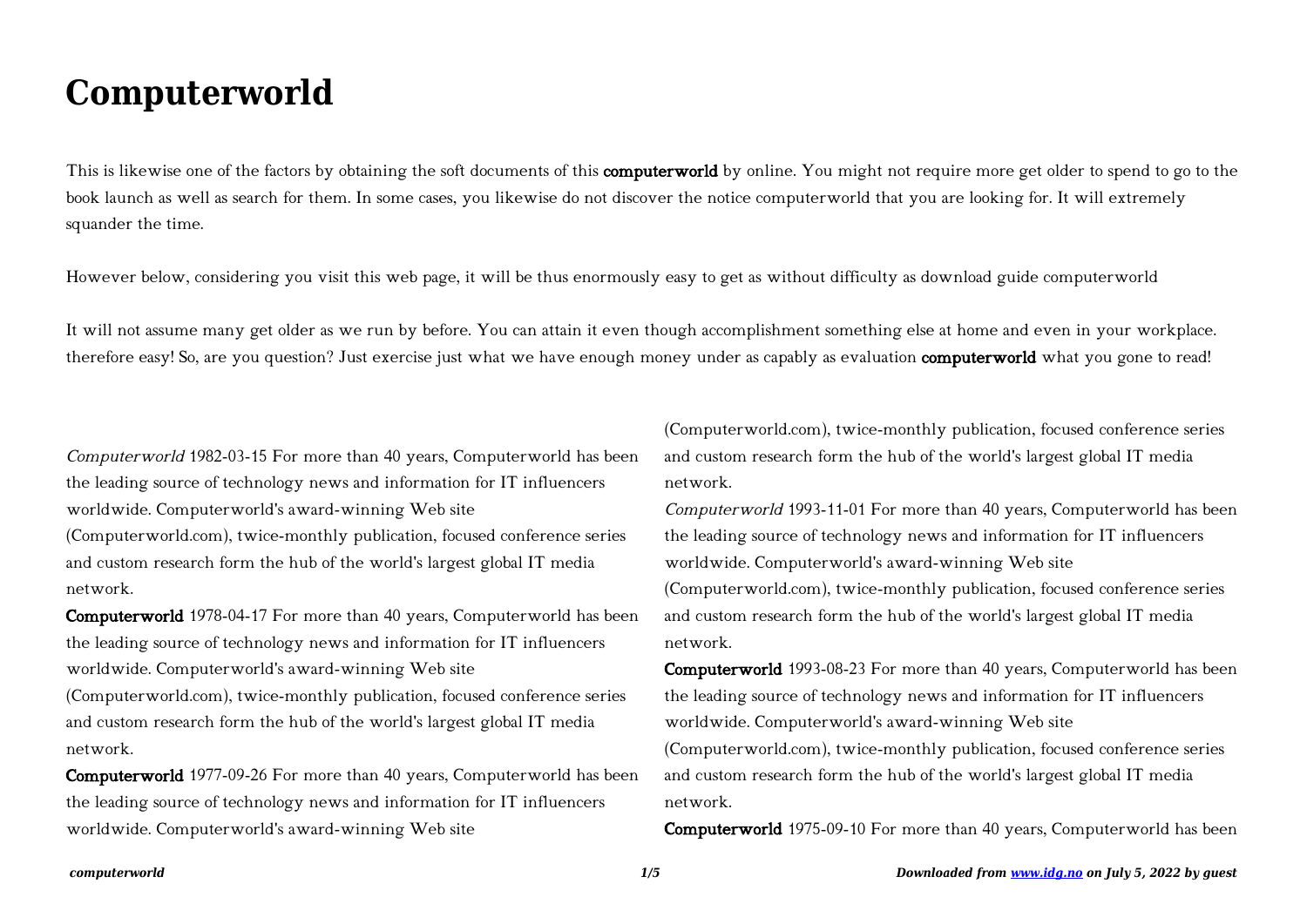the leading source of technology news and information for IT influencers worldwide. Computerworld's award-winning Web site

(Computerworld.com), twice-monthly publication, focused conference series and custom research form the hub of the world's largest global IT media network.

Computerworld 1996-09-09 For more than 40 years, Computerworld has been the leading source of technology news and information for IT influencers worldwide. Computerworld's award-winning Web site

(Computerworld.com), twice-monthly publication, focused conference series and custom research form the hub of the world's largest global IT media network.

Computerworld 2001-12-10 For more than 40 years, Computerworld has been the leading source of technology news and information for IT influencers worldwide. Computerworld's award-winning Web site

(Computerworld.com), twice-monthly publication, focused conference series and custom research form the hub of the world's largest global IT media network.

Computerworld 1998-11-30 For more than 40 years, Computerworld has been the leading source of technology news and information for IT influencers worldwide. Computerworld's award-winning Web site

(Computerworld.com), twice-monthly publication, focused conference series and custom research form the hub of the world's largest global IT media network.

Computerworld 1999-03-15 For more than 40 years, Computerworld has been the leading source of technology news and information for IT influencers worldwide. Computerworld's award-winning Web site

(Computerworld.com), twice-monthly publication, focused conference series and custom research form the hub of the world's largest global IT media network.

Computerworld 1985-09-30 For more than 40 years, Computerworld has been the leading source of technology news and information for IT influencers worldwide. Computerworld's award-winning Web site (Computerworld.com), twice-monthly publication, focused conference series and custom research form the hub of the world's largest global IT media network.

Computerworld 1999-01-25 For more than 40 years, Computerworld has been the leading source of technology news and information for IT influencers worldwide. Computerworld's award-winning Web site (Computerworld.com), twice-monthly publication, focused conference series and custom research form the hub of the world's largest global IT media network.

Computerworld 1986-10-27 For more than 40 years, Computerworld has been the leading source of technology news and information for IT influencers worldwide. Computerworld's award-winning Web site (Computerworld.com), twice-monthly publication, focused conference series and custom research form the hub of the world's largest global IT media network.

Computerworld 2000-05-22 For more than 40 years, Computerworld has been the leading source of technology news and information for IT influencers worldwide. Computerworld's award-winning Web site

(Computerworld.com), twice-monthly publication, focused conference series and custom research form the hub of the world's largest global IT media network.

Computerworld 1985-04-22 For more than 40 years, Computerworld has been the leading source of technology news and information for IT influencers worldwide. Computerworld's award-winning Web site

(Computerworld.com), twice-monthly publication, focused conference series and custom research form the hub of the world's largest global IT media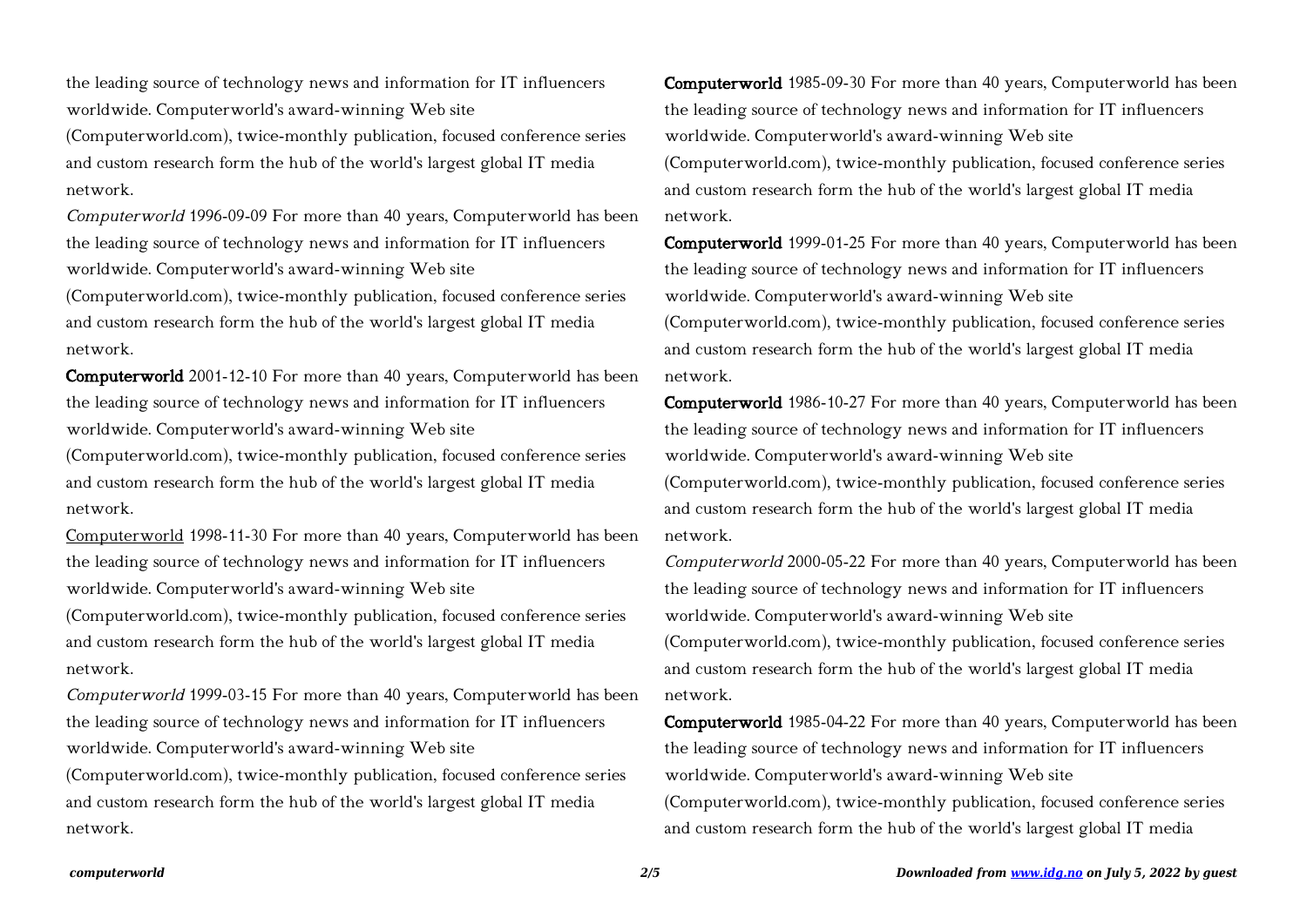## network.

Computerworld 1984-12-24 For more than 40 years, Computerworld has been the leading source of technology news and information for IT influencers worldwide. Computerworld's award-winning Web site

(Computerworld.com), twice-monthly publication, focused conference series and custom research form the hub of the world's largest global IT media network.

Computerworld 1985-10-07 For more than 40 years, Computerworld has been the leading source of technology news and information for IT influencers worldwide. Computerworld's award-winning Web site

(Computerworld.com), twice-monthly publication, focused conference series and custom research form the hub of the world's largest global IT media network.

Computerworld 1980-12 For more than 40 years, Computerworld has been the leading source of technology news and information for IT influencers worldwide. Computerworld's award-winning Web site

(Computerworld.com), twice-monthly publication, focused conference series and custom research form the hub of the world's largest global IT media network.

Computerworld 1985-03-25 For more than 40 years, Computerworld has been the leading source of technology news and information for IT influencers worldwide. Computerworld's award-winning Web site

(Computerworld.com), twice-monthly publication, focused conference series and custom research form the hub of the world's largest global IT media network.

Computerworld 1983-07-11 For more than 40 years, Computerworld has been the leading source of technology news and information for IT influencers worldwide. Computerworld's award-winning Web site

(Computerworld.com), twice-monthly publication, focused conference series

and custom research form the hub of the world's largest global IT media network.

Computerworld 1976-12-20 For more than 40 years, Computerworld has been the leading source of technology news and information for IT influencers worldwide. Computerworld's award-winning Web site

(Computerworld.com), twice-monthly publication, focused conference series and custom research form the hub of the world's largest global IT media network.

Computerworld 1986-01-13 For more than 40 years, Computerworld has been the leading source of technology news and information for IT influencers worldwide. Computerworld's award-winning Web site

(Computerworld.com), twice-monthly publication, focused conference series and custom research form the hub of the world's largest global IT media network.

Computerworld Alfred Elton Van Vogt 1983

Computerworld 1988 For more than 40 years, Computerworld has been the leading source of technology news and information for IT influencers worldwide. Computerworld's award-winning Web site (Computerworld.com), twice-monthly publication, focused conference series and custom research form the hub of the world's largest global IT media network.

Computerworld 1984-05-21 For more than 40 years, Computerworld has been the leading source of technology news and information for IT influencers worldwide. Computerworld's award-winning Web site (Computerworld.com), twice-monthly publication, focused conference series and custom research form the hub of the world's largest global IT media

network.

Computerworld 1980-05-05 For more than 40 years, Computerworld has been the leading source of technology news and information for IT influencers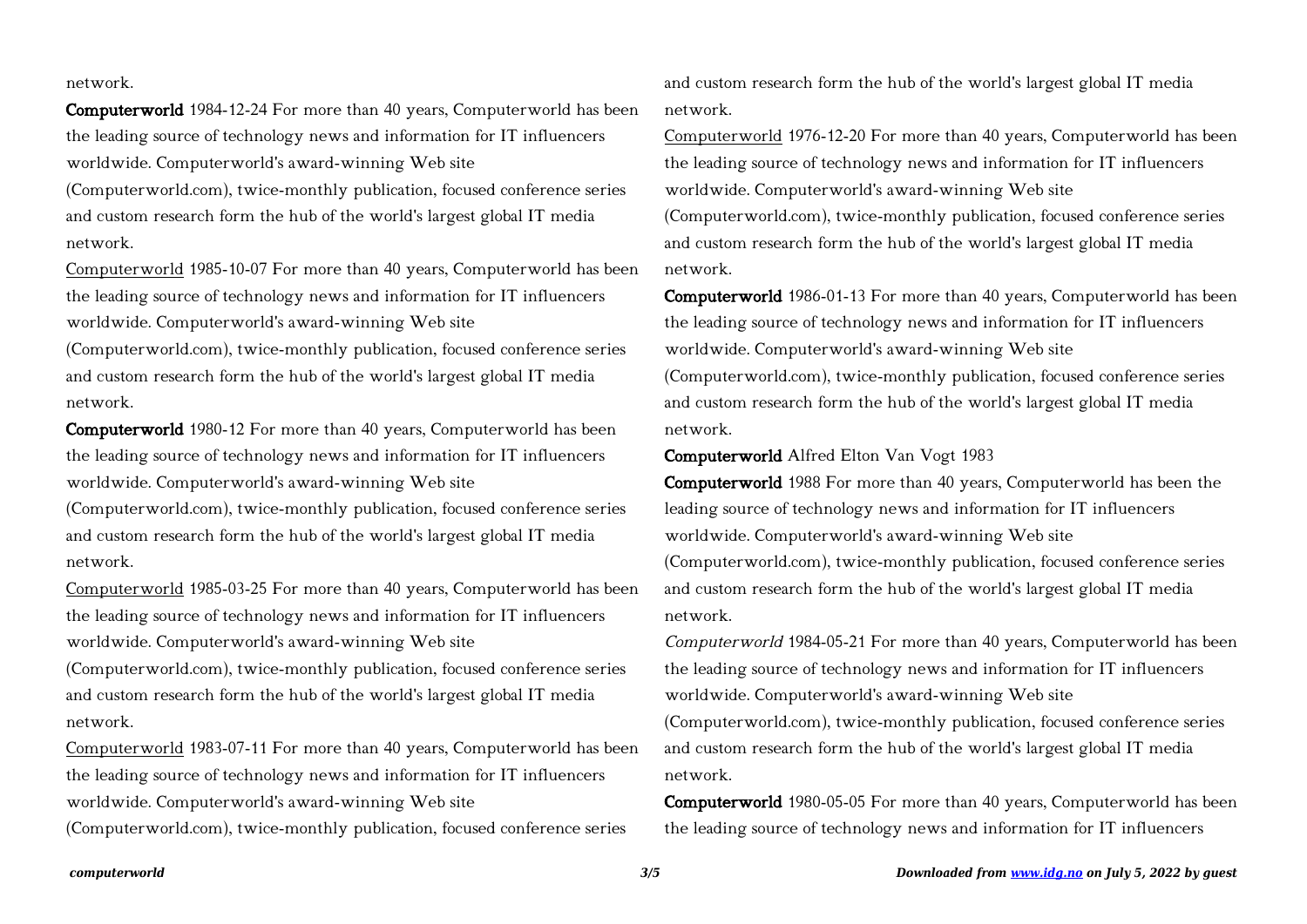worldwide. Computerworld's award-winning Web site

(Computerworld.com), twice-monthly publication, focused conference series and custom research form the hub of the world's largest global IT media network.

Computerworld 1987-03-02 For more than 40 years, Computerworld has been the leading source of technology news and information for IT influencers worldwide. Computerworld's award-winning Web site

(Computerworld.com), twice-monthly publication, focused conference series and custom research form the hub of the world's largest global IT media network.

Computerworld 2000-04-03 For more than 40 years, Computerworld has been the leading source of technology news and information for IT influencers worldwide. Computerworld's award-winning Web site

(Computerworld.com), twice-monthly publication, focused conference series and custom research form the hub of the world's largest global IT media network.

Computerworld 1981-10-26 For more than 40 years, Computerworld has been the leading source of technology news and information for IT influencers worldwide. Computerworld's award-winning Web site

(Computerworld.com), twice-monthly publication, focused conference series and custom research form the hub of the world's largest global IT media network.

Computerworld 1984-11 For more than 40 years, Computerworld has been the leading source of technology news and information for IT influencers worldwide. Computerworld's award-winning Web site

(Computerworld.com), twice-monthly publication, focused conference series and custom research form the hub of the world's largest global IT media network.

Computerworld 1985-07-22 For more than 40 years, Computerworld has been

the leading source of technology news and information for IT influencers worldwide. Computerworld's award-winning Web site (Computerworld.com), twice-monthly publication, focused conference series and custom research form the hub of the world's largest global IT media network.

Computerworld 1988-02-08 For more than 40 years, Computerworld has been the leading source of technology news and information for IT influencers worldwide. Computerworld's award-winning Web site (Computerworld.com), twice-monthly publication, focused conference series and custom research form the hub of the world's largest global IT media network.

Computerworld 1980-10-20 For more than 40 years, Computerworld has been the leading source of technology news and information for IT influencers worldwide. Computerworld's award-winning Web site

(Computerworld.com), twice-monthly publication, focused conference series and custom research form the hub of the world's largest global IT media network.

Computerworld 1999-08-16 For more than 40 years, Computerworld has been the leading source of technology news and information for IT influencers worldwide. Computerworld's award-winning Web site (Computerworld.com), twice-monthly publication, focused conference series and custom research form the hub of the world's largest global IT media network.

Computerworld 1983-04-11 For more than 40 years, Computerworld has been the leading source of technology news and information for IT influencers worldwide. Computerworld's award-winning Web site (Computerworld.com), twice-monthly publication, focused conference series and custom research form the hub of the world's largest global IT media network.